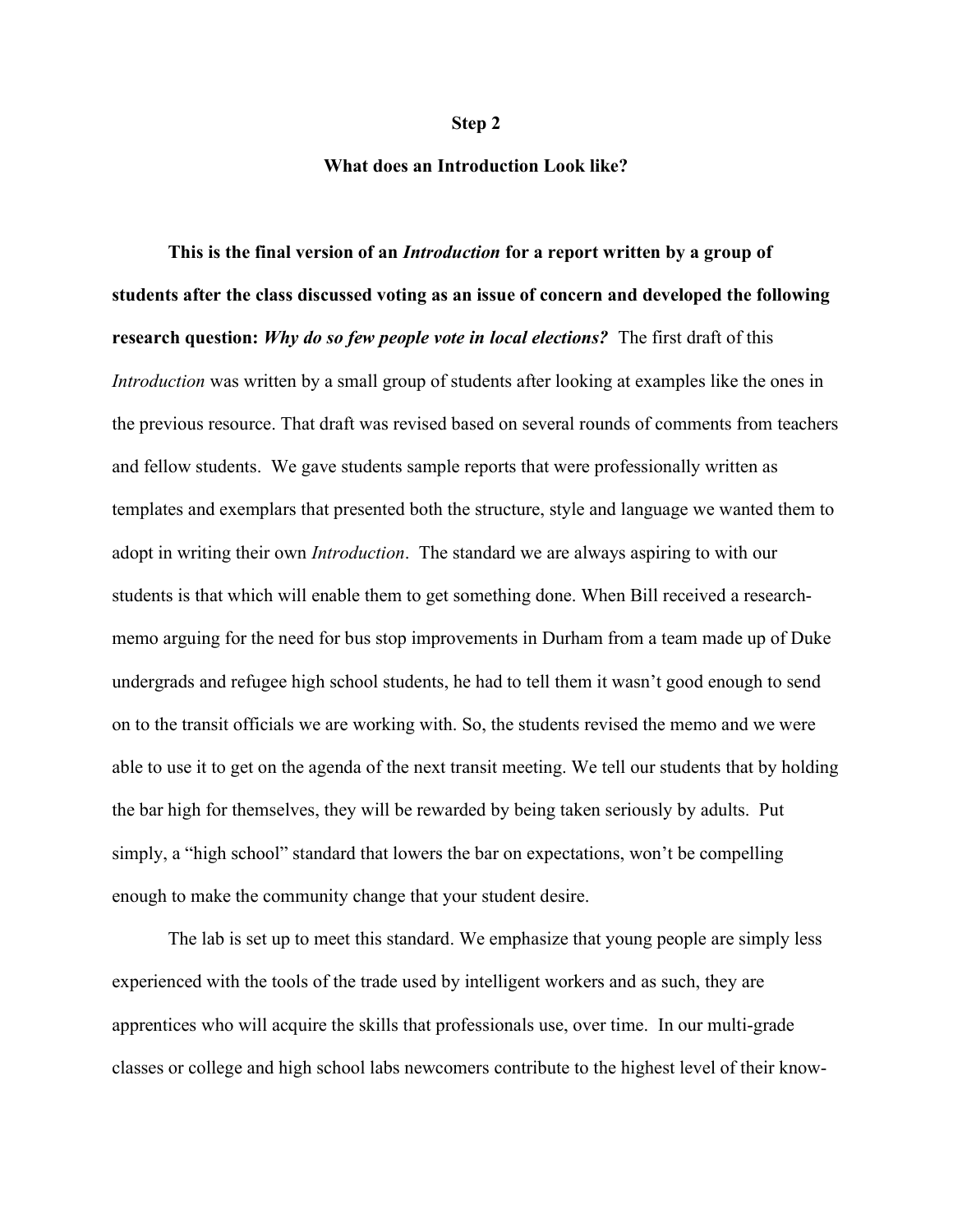how while the teacher and more experienced students—i.e. juniors and seniors in high school and undergraduates-- work to their highest level of proficiency with research methods. The teacher is the principal researcher and is responsible for both facilitating the process of the research groups and for providing examples of polished work that can be used as models. Using a professional template, here is the introduction to a report written by tenth, eleventh and twelfth grade students:

Americans are fortunate enough to have the opportunity and right to vote. Some people take this for granted, not even exercising their right at all. Some people fail to recognize that in certain countries absolute control forbids its members to hold individualistic opinions. As a government for the people and by the people it's ironic that voter turnout is so low. How can even a local government be in the best interest of the people if the community has little involvement? Such low enthusiasm in voting can only produce negative results.

It is vital to understand why people don't vote in order to change this trend around. One excuse for low voter turnout could be indifference; but it is impossible to deem that entirely responsible for such low percentage of voters. Although many may think that their one vote will not make a distinct impact on results, one vote really can make the difference. A single vote has the power to transform an outcome. It is imperative that people voice what they believe. If people are passive, they are forfeiting their authority.

 Looking back at American history voting was not always a right, but a privilege only for certain people. It took hard work and dedication to make voting a lawful right for all citizens regardless of race and gender. People should almost feel obligated to vote considering the history of voting in America. If people aren't voting they lose their right to criticize their community. High voter participation is important to keep a democracy running. Think of it this